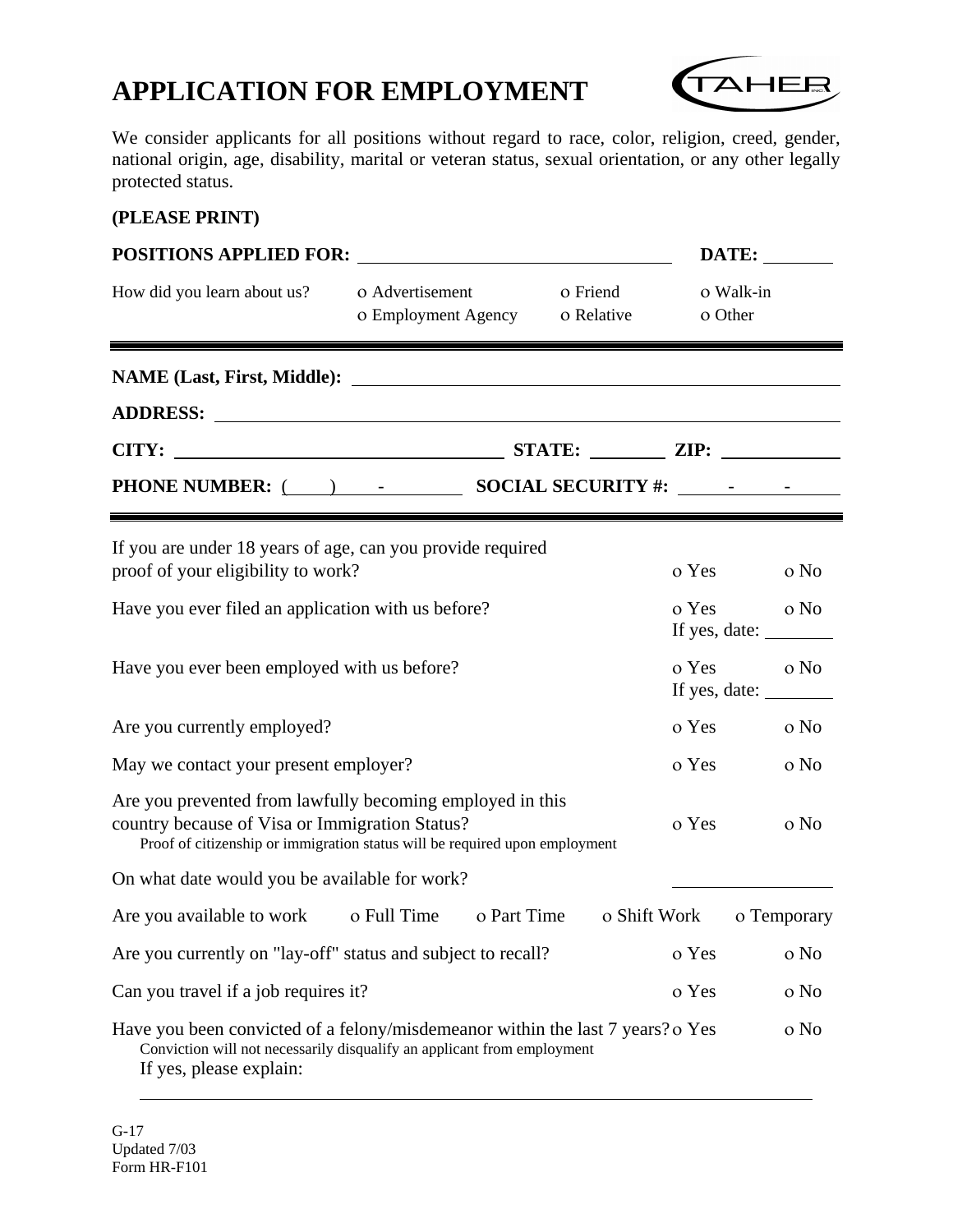## **EDUCATION**

|                                        | Name & Address<br>of School | <b>Course of</b><br><b>Study</b> | Years<br><b>Completed</b> | Diploma/<br><b>Degree</b> |
|----------------------------------------|-----------------------------|----------------------------------|---------------------------|---------------------------|
| <b>Elementary</b><br><b>School</b>     |                             |                                  |                           |                           |
| High<br><b>School</b>                  |                             |                                  |                           |                           |
| Undergraduate<br><b>College</b>        |                             |                                  |                           |                           |
| <b>Graduate</b><br><b>Professional</b> |                             |                                  |                           |                           |
| <b>Other</b><br>(Specify)              |                             |                                  |                           |                           |

**State any additional information you feel may be helpful to us in considering your application.**

#### **NOTE TO APPLICANT: Do not answer this question unless you have been informed about the requirements of the job for which you are applying.**

Are you capable of performing in a reasonable manner the activities involved in the job or occupation for which you have applied? A description of the activities involved in such a job or occupation is attached. ο Yesο No

### **REFERENCES**

| 1. | Name                  |      | Phone        |     |
|----|-----------------------|------|--------------|-----|
|    | <b>Street Address</b> | City | <b>State</b> | Zip |
| 2. | Name                  |      | Phone        |     |
|    | <b>Street Address</b> | City | <b>State</b> | Zip |

### **TAHER, INC. IS AN EQUAL OPPORTUNITY EMPLOYER**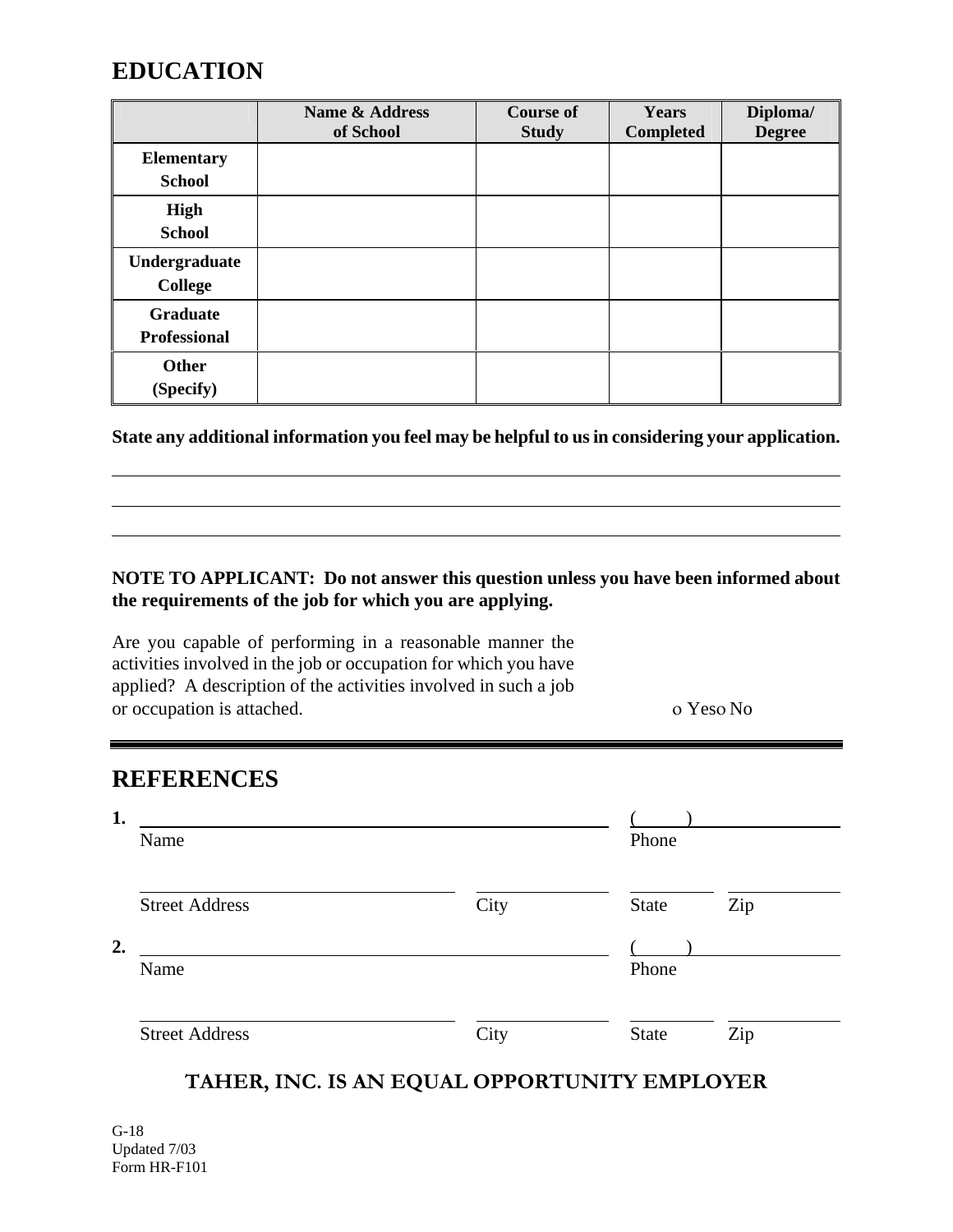# **EMPLOYMENT EXPERIENCE**

Start with your present or last job. Include any job-related military service assignments and volunteer activities. You may exclude organizations that indicate race, color, religion, gender, national origin, disabilities or other protected status.

| Employer:                            |                                                                                                                                                                                                                                                                                                                                                                                                                                                   |
|--------------------------------------|---------------------------------------------------------------------------------------------------------------------------------------------------------------------------------------------------------------------------------------------------------------------------------------------------------------------------------------------------------------------------------------------------------------------------------------------------|
| Address: Street                      |                                                                                                                                                                                                                                                                                                                                                                                                                                                   |
|                                      | State Zip                                                                                                                                                                                                                                                                                                                                                                                                                                         |
| Phone Number(s) - include area code: |                                                                                                                                                                                                                                                                                                                                                                                                                                                   |
| Hourly Rate/Salary: Starting:        | Final: $\frac{1}{\sqrt{1-\frac{1}{2}} \cdot \frac{1}{2} \cdot \frac{1}{2} \cdot \frac{1}{2} \cdot \frac{1}{2} \cdot \frac{1}{2} \cdot \frac{1}{2} \cdot \frac{1}{2} \cdot \frac{1}{2} \cdot \frac{1}{2} \cdot \frac{1}{2} \cdot \frac{1}{2} \cdot \frac{1}{2} \cdot \frac{1}{2} \cdot \frac{1}{2} \cdot \frac{1}{2} \cdot \frac{1}{2} \cdot \frac{1}{2} \cdot \frac{1}{2} \cdot \frac{1}{2} \cdot \frac{1}{2} \cdot \frac{1}{2} \cdot \frac{1}{2$ |
| Work Performed:                      | <u> 1980 - Johann Barn, mars ann an t-Amhair ann an t-</u>                                                                                                                                                                                                                                                                                                                                                                                        |
|                                      |                                                                                                                                                                                                                                                                                                                                                                                                                                                   |
|                                      |                                                                                                                                                                                                                                                                                                                                                                                                                                                   |
| Address:                             |                                                                                                                                                                                                                                                                                                                                                                                                                                                   |
|                                      | State Zip                                                                                                                                                                                                                                                                                                                                                                                                                                         |
| Phone Number(s) - include area code: |                                                                                                                                                                                                                                                                                                                                                                                                                                                   |
| Supervisor:                          | Dates Employed: From To To                                                                                                                                                                                                                                                                                                                                                                                                                        |
|                                      |                                                                                                                                                                                                                                                                                                                                                                                                                                                   |
| Work Performed:                      |                                                                                                                                                                                                                                                                                                                                                                                                                                                   |
|                                      |                                                                                                                                                                                                                                                                                                                                                                                                                                                   |
|                                      |                                                                                                                                                                                                                                                                                                                                                                                                                                                   |
|                                      |                                                                                                                                                                                                                                                                                                                                                                                                                                                   |
| Address: Street                      |                                                                                                                                                                                                                                                                                                                                                                                                                                                   |
|                                      |                                                                                                                                                                                                                                                                                                                                                                                                                                                   |
| Phone Number(s) - include area code: |                                                                                                                                                                                                                                                                                                                                                                                                                                                   |
|                                      |                                                                                                                                                                                                                                                                                                                                                                                                                                                   |
|                                      |                                                                                                                                                                                                                                                                                                                                                                                                                                                   |
|                                      |                                                                                                                                                                                                                                                                                                                                                                                                                                                   |
|                                      |                                                                                                                                                                                                                                                                                                                                                                                                                                                   |
|                                      |                                                                                                                                                                                                                                                                                                                                                                                                                                                   |
|                                      |                                                                                                                                                                                                                                                                                                                                                                                                                                                   |
| City                                 | State<br>Zip and the same state of the state of the state of the state of the state of the state of the state of the state of the state of the state of the state of the state of the state of the state of the state of the state of t                                                                                                                                                                                                           |
| Phone Number(s) - include area code: |                                                                                                                                                                                                                                                                                                                                                                                                                                                   |
| Supervisor:                          | Dates Employed: From _______                                                                                                                                                                                                                                                                                                                                                                                                                      |
|                                      |                                                                                                                                                                                                                                                                                                                                                                                                                                                   |
| Work Performed:                      |                                                                                                                                                                                                                                                                                                                                                                                                                                                   |

**List professional, trade, business or civic activities and offices held.** You may exclude membership that would reveal gender, race, religion, national origin, age, ancestry, disability or other protected status.